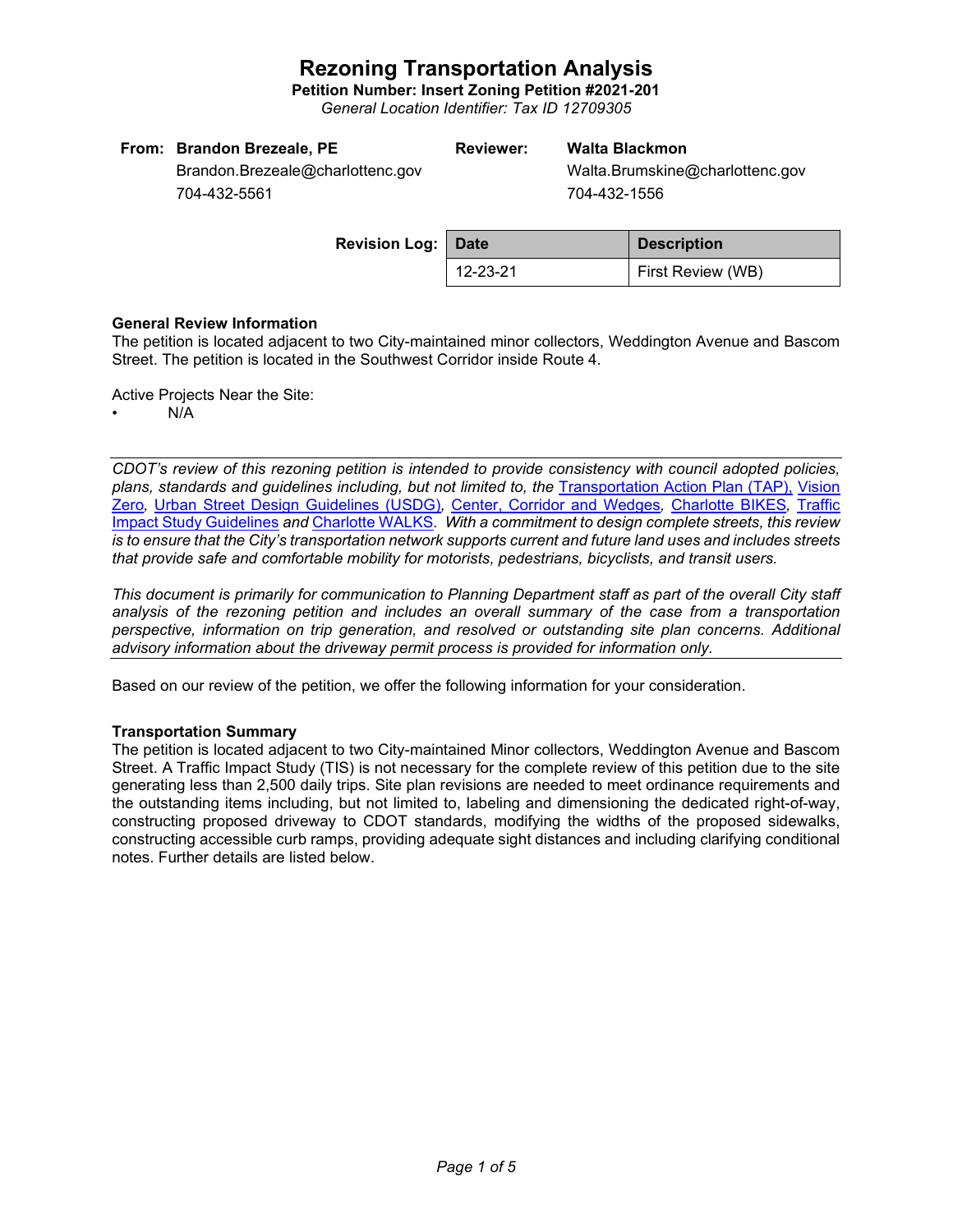**Petition Number: Insert Zoning Petition #2021-201** *General Location Identifier: Tax ID 12709305*

## **Trip Generation**

| <b>Scenario</b>     | <b>Land Use</b>                      | <b>Intensity</b> | <b>Trip Generation</b><br>(vehicle<br>trips/day) | <b>Source</b>                     |
|---------------------|--------------------------------------|------------------|--------------------------------------------------|-----------------------------------|
| <b>Existing Use</b> | Single Family                        | 1 Dwellings      | 10                                               | <b>Tax Record</b>                 |
| <b>Entitled Use</b> | Single Family<br>(R-5 0.85<br>acres) | 4 Dwellings      | 40                                               | General Guidance from<br>Planning |
| Proposed Use        | <b>Townhomes</b>                     | 18 Units         | 100                                              | Site Plan: 8/10/2021              |

## **Provide comments to the specified comments below.**

### **Outstanding Issues Strikethrough = Resolved**

- 1. **Curbline:** The proposed zoning district has a setback measured from back of the existing or proposed future curbline.
	- a. **Weddington Avenue:** The curb line will remain in its current location.
	- b. **Bascom Street:** The curb line will remain in its current location.

Label and dimension the curb and gutter from the centerline for each road on the site plan.

## 2. **Traffic Study:**

A Traffic Impact Study (TIS) is not necessary for the complete review of this petition due to the site generating less than 2,500 daily trips. If during the permitting process the site generates more than 2,500 daily trips, then a traffic study will be required.

- 3. Revise site plan and conditional notes to commit to dedicate a 36-foot right-of-way from the road centerline. The site plan shall label and dimension the right-of-way from the road centerline.
- 4. The proposed dwelling units exceeds 12 dwellings per acre. Per Chapter 20, Subdivision ordinance, site plan and conditional notes revisions are needed to commit to construct an 8-foot planting strip, and 8-foot sidewalk along both Collector Roads. The wider sidewalk also meets the Charlotte WALKS Policy.





5. Site plan and conditional notes revisions are needed to provide 10' x 10' pedestrian sight distance easements for any portion of the pedestrian sight triangles located outside the right-of-way and within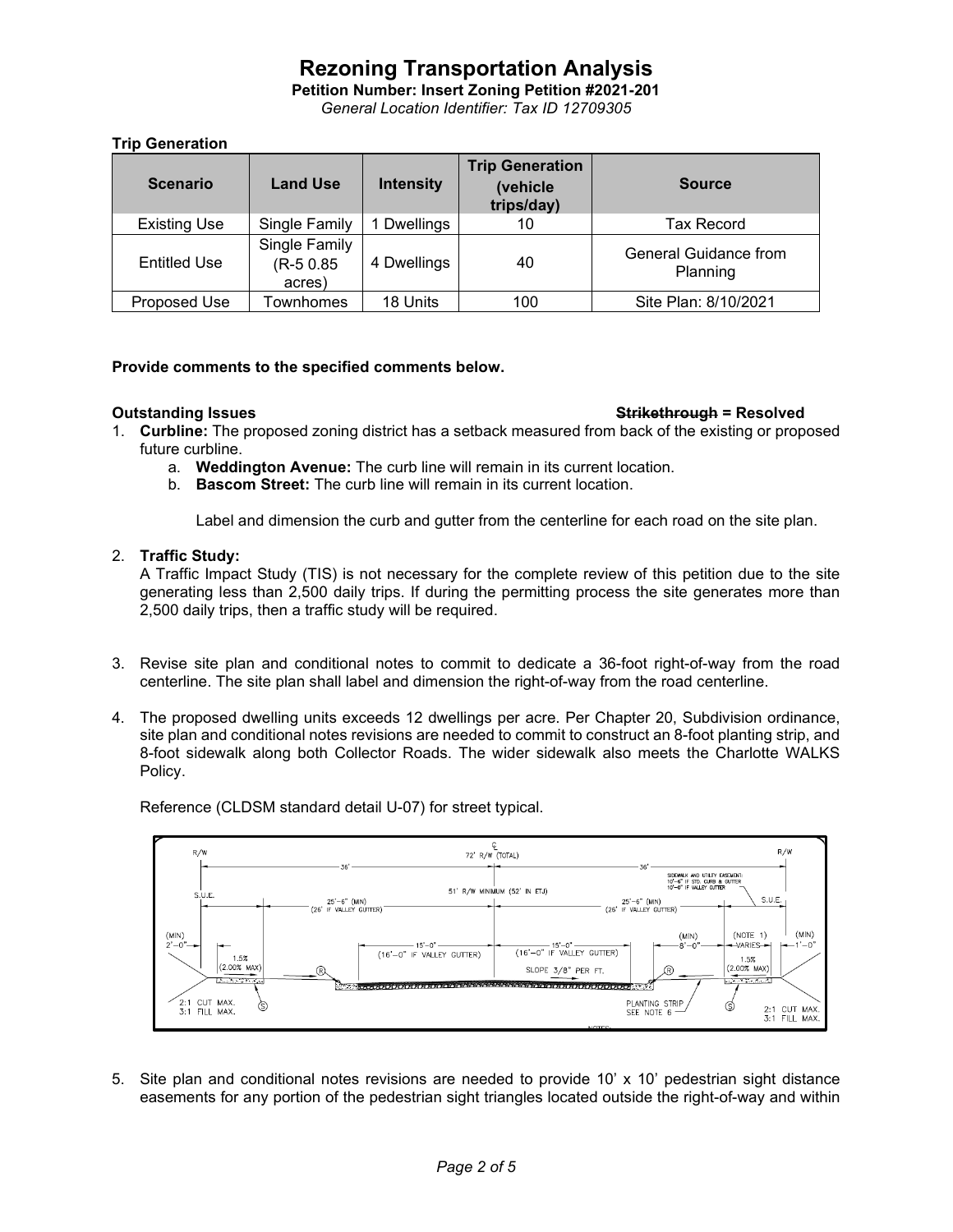**Petition Number: Insert Zoning Petition #2021-201**

*General Location Identifier: Tax ID 12709305*

the development. Remove proposed driveway from the pedestrian sight triangle. The pedestrian triangle measures 10 feet x 10 feet with one leg measured along the back-of-sidewalk or right-of-way (whichever is the greater distance from the curb line) and the other leg measured along the driveway face-of-curb or edge-of-pavement. Also provide Pedestrian sight triangles at the intersection of Weddington avenue and Bascom Street.



6. Site plan revisions are needed to construct a CDOT standard driveway per CLDSM 10.25E. Proposed radii must match the City standards.

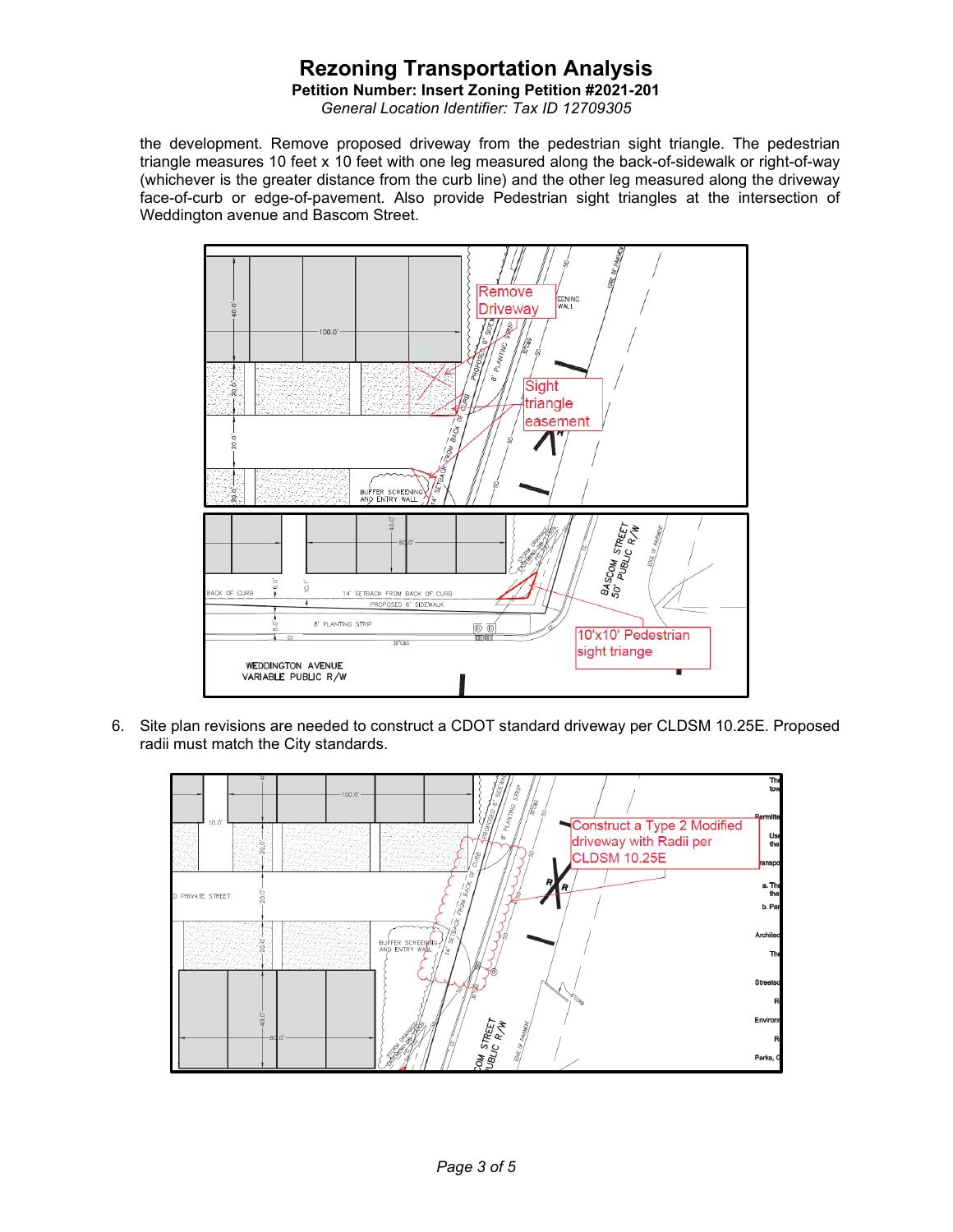7. Revise Site plan to construct two (2) accessible curb ramps at the intersection per PROWAG and ADA law.



- 8. Add a site plan note specifying dedication and fee simple conveyance of all rights-of-way to the City before the site's first building certificate of occupancy is issued. CDOT requests rights-of-way set at 2 feet behind back of sidewalk where feasible.
- 9. Add a site plan note specifying that all transportation improvements will be approved and constructed before the site's first building certificate of occupancy is issued. The petitioner may phase transportation improvements if said improvements and phasing are explicitly described in site plan notes.

## **Advisory Information**

The following are requirements of the developer that must be satisfied prior to driveway permit approval. These requirements shall be reflected on the rezoning plan, as appropriate.

- 1. The setback for this district is measured from the back of the existing or future curbline as determined by CDOT and Planning during the permitting process.
- 2. CDOT has the authority to regulate/approve all private street/driveway and public street connections to the right-of-way of a street under the regulatory jurisdiction of the City of Charlotte, per the City of Charlotte's Driveway Regulations.
- 3. Adequate sight triangles must be reserved at the existing/proposed street entrance(s). Two 35' x 35' sight triangles (and two 10' x 70' sight triangles on NCDOT-maintained streets) are required for the entrance(s) to meet requirements. All proposed trees, berms, walls, fences, and/or identification signs shall not interfere with sight distance at the entrance(s) and shall be identified on the site plan.
- 4. The proposed driveway connection(s) to public streets will require a driveway permit(s) to be submitted to CDOT (and NCDOT on NCDOT-maintained streets) for review and approval. The exact driveway location(s) and type/width of the driveway(s) will be determined by CDOT during the driveway permit process. The locations of the driveway(s) shown on the site plan are subject to change in order to align with driveway(s) on the opposite side of the street and comply with City Driveway Regulations and the City Tree Ordinance.
- 5. All proposed commercial driveway connections to a future public street will require a driveway permit submitted to CDOT for review and approval.
- 6. Any fence or wall constructed along or adjacent to any sidewalk or street right-of-way requires a certificate issued by CDOT.